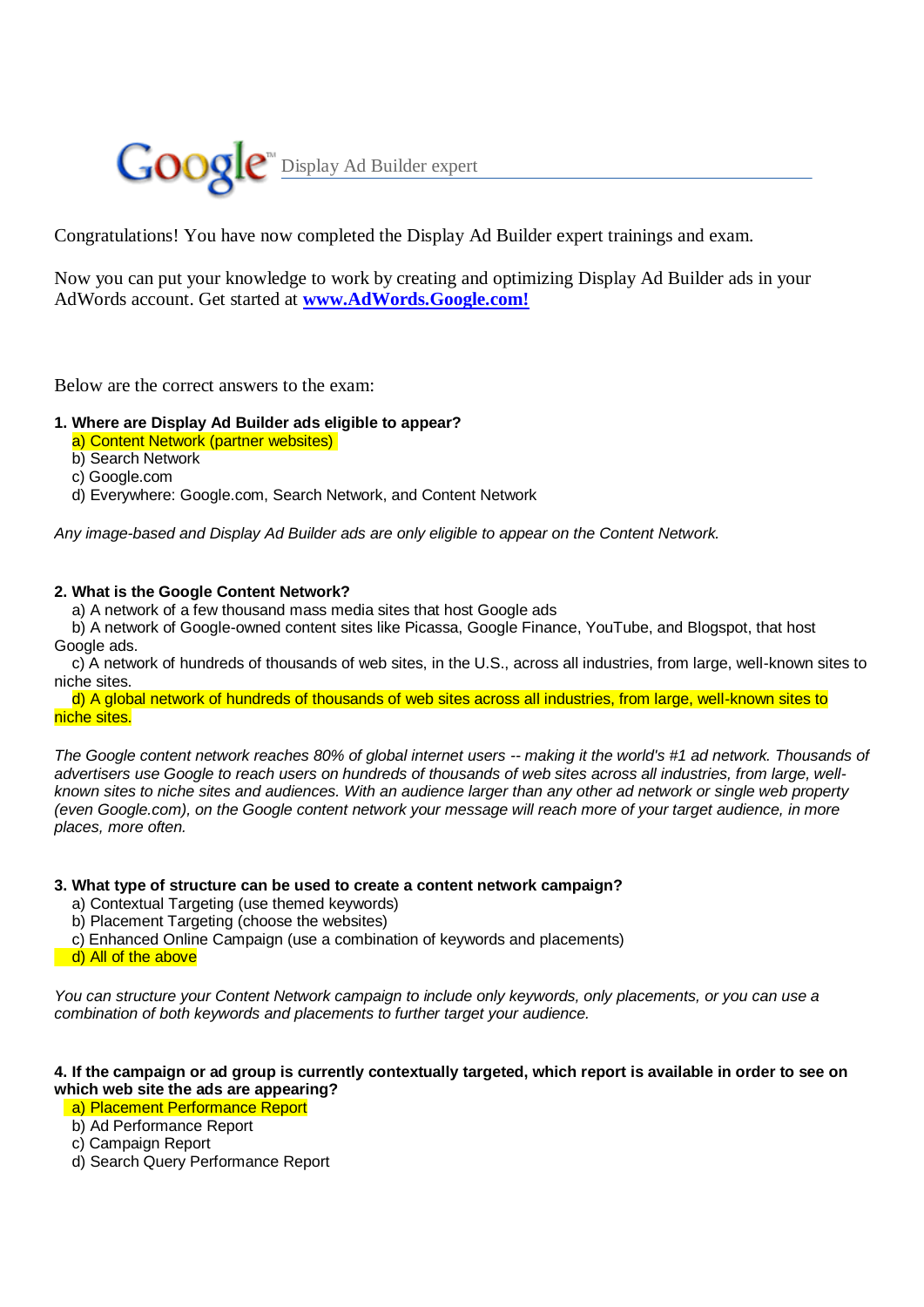*You can use a Placement Performance Report to see where your Display Ad Builder ads appeared.*

# **5. What kind of additional tracking is available for Display ad builder ads in order to see how your users are interacting with your ads?**

a) Interaction rate

- b) Mouseover rate
- c) Both A & B

d) There is no additional tracking available for Display ad builder ads

*You'll automatically see a reporting column, "Mouseover rate" appear in your reports, which shows the percentage of impressions where a user moused over your ad for one or more consecutive seconds. In addition, some rich media and video templates will track unique interactions, like the play rate for video ads; these will be displayed in a new "Interaction Rate" column. The actual interaction being tracked will vary based on the template you've chosen.*

### **6. True or False: Display ads are more costly than text ads and should be used for only brand awareness marketing.**

### **False**

*Display ads often result in a lower cost per acquisition on the content network and are often used to drive sales and conversions, not just brand awareness.*

## **7. What type of Display Ad Builder templates does Google Offer?**

- a) Rich media and video
- b) Industry-specific
- c) General
- d) Text only
- e) All of the above

*Display Ad Builder templates allow you to create rich media and video, industry-specific, general, and text only ads.* 

### **8. With the Display Ad Builder Tool, it is possible to customize the following:**

- a) The font style and color
- b) The text
- c) The background colors
- d) The images and logo I use
- e) All of the above

*You can customize the font style and color, text, background colors, and images and logos using the Display Ad Builder tool. Customization options will vary depending on the template that you choose.* 

### **9. True or False: Once you have filled in the Display Ad Builder template to create a new ad, Google will automatically create your ad in most of the standard IAB ad sizes.**

# **True**

*Content publishers for sites across the Google content network choose what ad formats and sizes they'll allow on their content pages. Due to the different placement options and inventory available across publisher sites we'll automatically create your ad in most of the standard IAB ad sizes.* 

**10. True or False: Every time you create or edit your ad, you'll be creating and editing all size variations at the same time. This means that when editing the ad, all your edits will apply to all size variations selected on the page, and this will overwrite all previous selections. If there are size variations you do not want to create with**